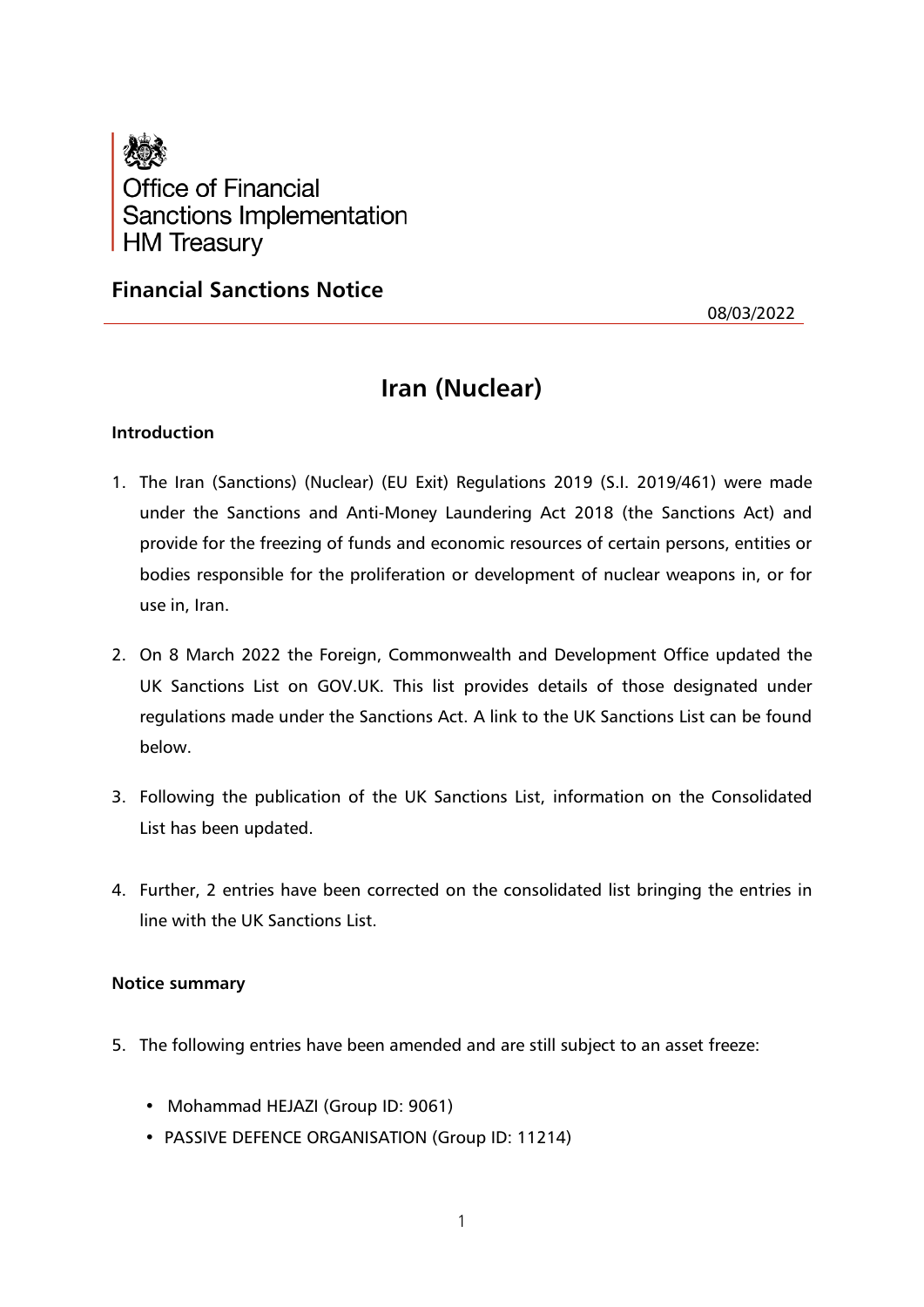- 6. The following entries have been corrected and are still subject to an asset freeze:
	- JELVESAZAN COMPANY (Group ID: 12817)
	- CENTRE FOR INNOVATION AND TECHNOLOGY COOPERATION (Group ID: 11221)

#### **What you must do**

- 7. You must:
	- i. check whether you maintain any accounts or hold any funds or economic resources for the persons set out in the Annex to this Notice;
	- ii. freeze such accounts, and other funds or economic resources and any funds which are owned or controlled by persons set out in the Annex to the Notice
	- iii. refrain from dealing with the funds or assets or making them available (directly or indirectly) to such persons unless licensed by the Office of Financial Sanctions Implementation (OFSI);
	- iv. report any findings to OFSI, together with any additional information that would facilitate compliance with the Regulations;
	- v. provide any information concerning the frozen assets of designated persons that OFSI may request. Information reported to OFSI may be passed on to other regulatory authorities or law enforcement.
- 8. Where a relevant institution has already reported details of accounts, other funds or economic resources held frozen for designated persons, they are not required to report these details again.
- 9. Failure to comply with financial sanctions legislation or to seek to circumvent its provisions is a criminal offence.

### **Further Information**

10. Copies of recent notices, UK legislation and relevant guidance can be obtained from the Iran (nuclear) financial sanctions page on the Gov.UK website: [https://www.gov.uk/government/collections/financial-sanctions-regime-specific](https://www.gov.uk/government/collections/financial-sanctions-regime-specific-consolidated-lists-and-releases)[consolidated-lists-and-releases](https://www.gov.uk/government/collections/financial-sanctions-regime-specific-consolidated-lists-and-releases)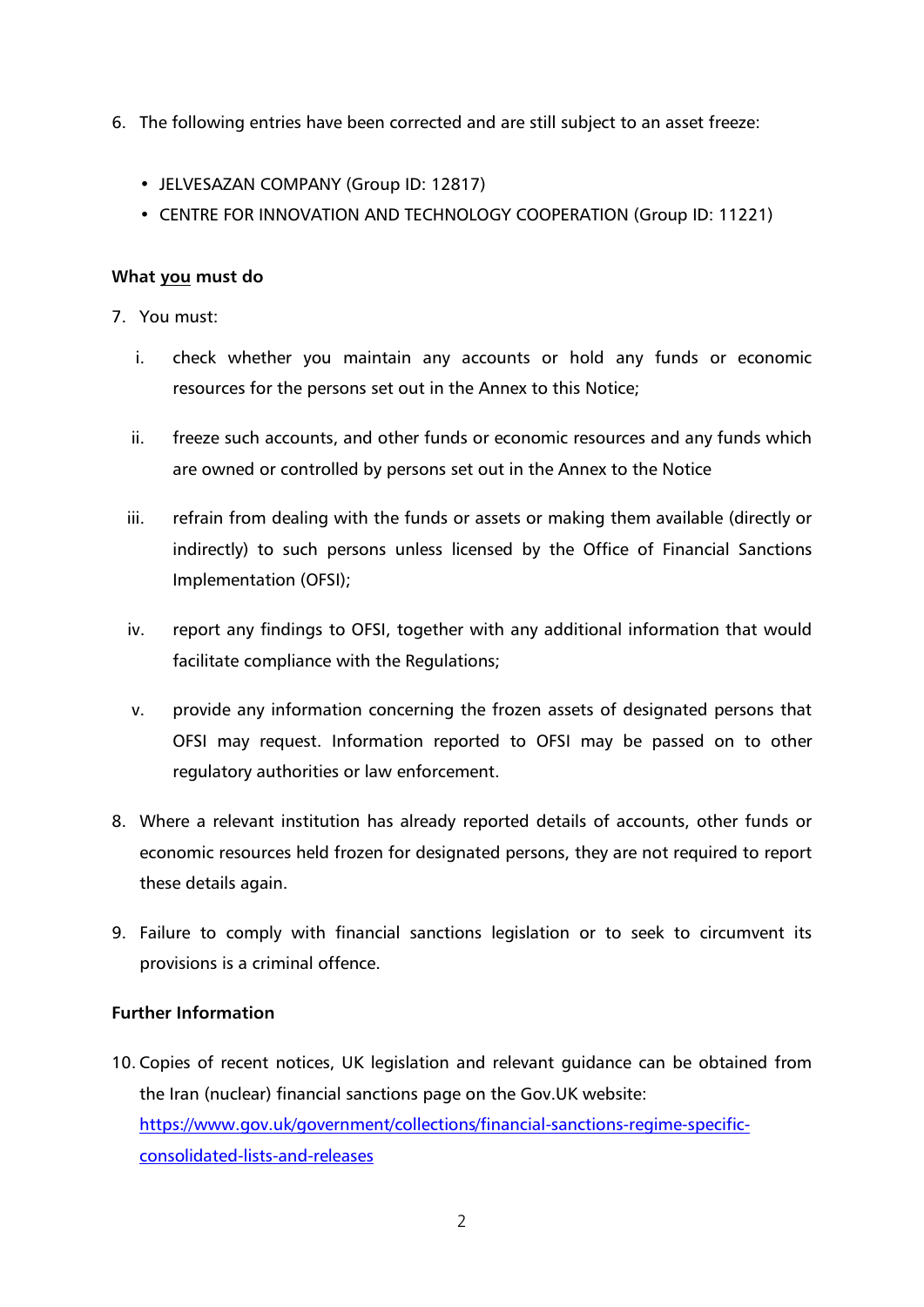- 11. Further details on the UN measures in respect of Iran can be found on the relevant UN Sanctions Committee webpage: <https://www.un.org/securitycouncil/>
- 12. The Consolidated List can be found here:

[https://www.gov.uk/government/publications/financial-sanctions-consolidated-list-of](https://www.gov.uk/government/publications/financial-sanctions-consolidated-list-of-targets/consolidated-list-of-targets)[targets/consolidated-list-of-targets](https://www.gov.uk/government/publications/financial-sanctions-consolidated-list-of-targets/consolidated-list-of-targets)

13. The UK Sanctions List can be found here:

<https://www.gov.uk/government/publications/the-uk-sanctions-list>

14. For more information please see our guide to financial sanctions:

<https://www.gov.uk/government/publications/uk-financial-sanctions-guidance>

## **Enquiries**

15. Non-media enquiries about the implementation of financial sanctions in the UK should be addressed to:

Office of Financial Sanctions Implementation HM Treasury 1 Horse Guards Road London SW1A 2HQ [ofsi@hmtreasury.gov.uk](mailto:ofsi@hmtreasury.gov.uk)

- 16. Non-media enquiries about the sanctions measures themselves should be addressed to: [sanctions@fcdo.gov.uk](mailto:sanctions@fcdo.gov.uk)
- 17. Media enquiries about how financial sanctions are implemented in the UK should be addressed to the Treasury Press Office on 020 7270 5238.
- 18. Media enquiries about the sanctions measures themselves should be addressed to the Foreign, Commonwealth & Development Office Press Office on 020 7008 3100.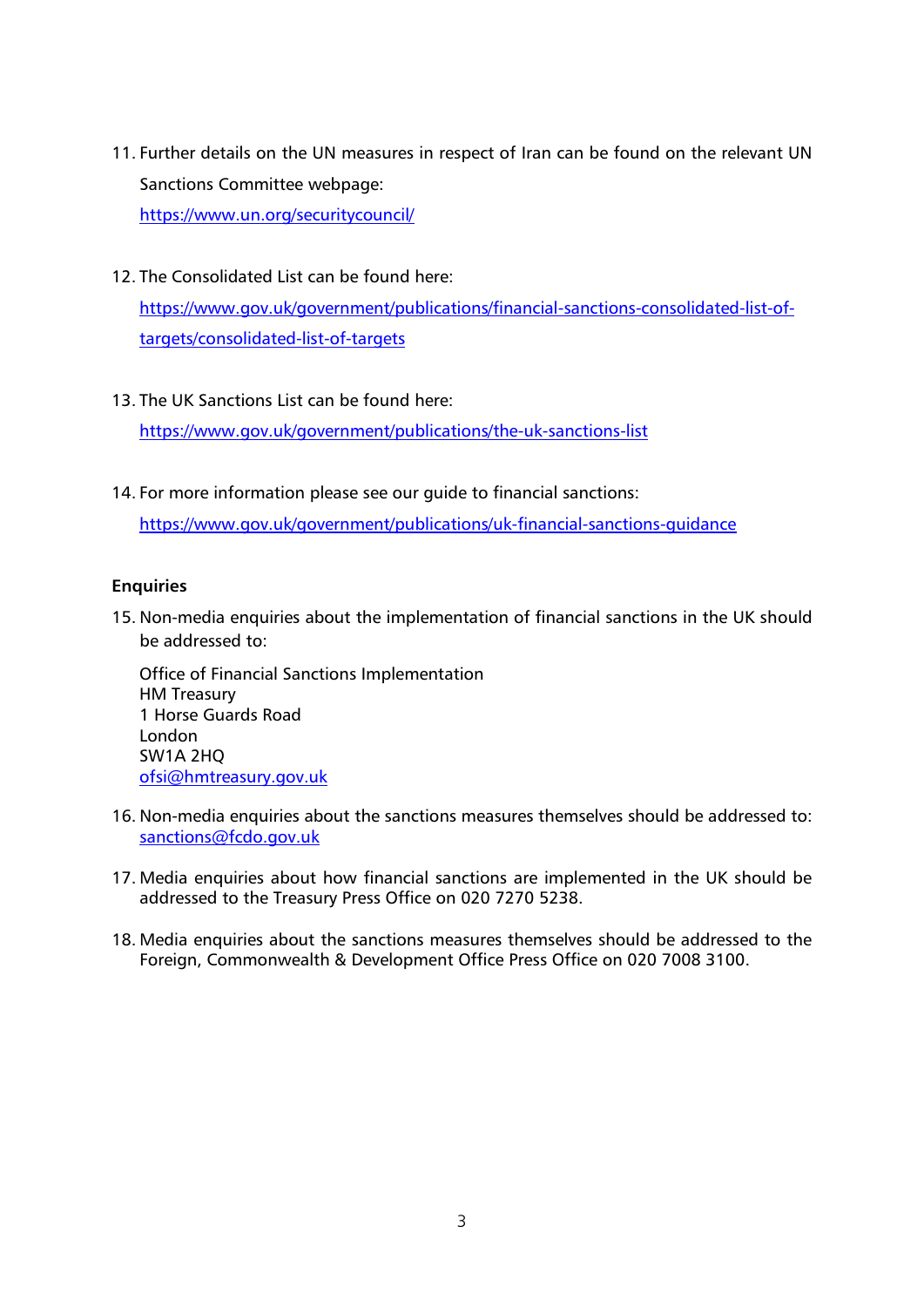## **ANNEX TO NOTICE**

#### **FINANCIAL SANCTIONS: IRAN (NUCLEAR)**

#### **THE IRAN (SANCTIONS) (NUCLEAR) (EU EXIT) REGULATIONS 2019 (S.I. 2019/461)**

#### **AMENDMENTS**

Deleted information appears in strikethrough. Additional information appears in italics and is underlined.

#### **Individual**

#### **1. HEJAZI, Mohammad**

**DOB**: --/--/1959. **POB**: Isfahan, Iran **Good quality a.k.a:** HIJAZI, Mohammed **Position**: Brigadier General. Commander of Bassij resistance force **Other Information:** (UK Sanctions List Ref): INU0203 (UN Ref): IRi.017 [Old Reference # I.47.D.5] (UK Statement of Reasons): As Deputy Commander of IRGC Qods Force, Mohammad HEJAZI is a member of, or associated with, a person who is or has been involved in a relevant nuclear activity for the purposes of the Iran (Sanctions) (Nuclear) (EU Exit) Regulations 2019. **Listed on:** 24/03/2007 **UK Sanctions List Date Designated:** 24/03/2007 **Last Updated:** 31/12/2020 *08/03/2022* **Group ID:** 9061.

#### **Entity**

#### **1. PASSIVE DEFENSE** *DEFENCE* **ORGANISATION**

**a.k.a:** (1) National Passive Defence *Defense* Organization (2) Passive Defense Organization (3) PDO (4) Permanent Committee for Passive Defense **Other Information:** (UK Sanctions List Ref): INU0101 (UK Statement of Reasons): Involved in the construction of facilities in Iran that could lead to the development of nuclear weapons in, or for use by, Iran. (Phone number):225 17013 (Email address): info@paydarymelli.ir **Listed on:** 27/07/2010 **UK Sanctions List Date Designated:** 31/12/2020 **Last Updated:** 04/03/2022 *08/03/2022* **Group ID:** 11214.

#### **CORRECTIONS**

#### **Entities**

#### **1. JELVESAZAN COMPANY**

**a.k.a:** (1) BTB General Trading LLC (2) Iranian Office of German Jelvetach UG Name (3) Jelvesezan Laser Systems (4) Jelvetech **Other Information:** (UK Sanctions List Ref): INU0086 (UK Statement of Reasons): Jelvesazan Company assisted designated entities to violate the provisions of UN and EU sanctions on Iran and directly supported Iran's proliferation sensitive nuclear activities. As of early 2012 Jelvesazan intended to supply controlled vacuum pumps to Iran Centrifuge Technology Company (TESA). (Phone number): +98 03112658311 15 **Listed on:** 24/12/2012 **UK Sanctions List Date Designated:** 31/12/2020 **Last Updated:** 04/03/2022 *08/03/2022* **Group ID:** 12817.

#### **2. CENTER** *CENTRE* **FOR INNOVATION AND TECHNOLOGY COOPERATION**